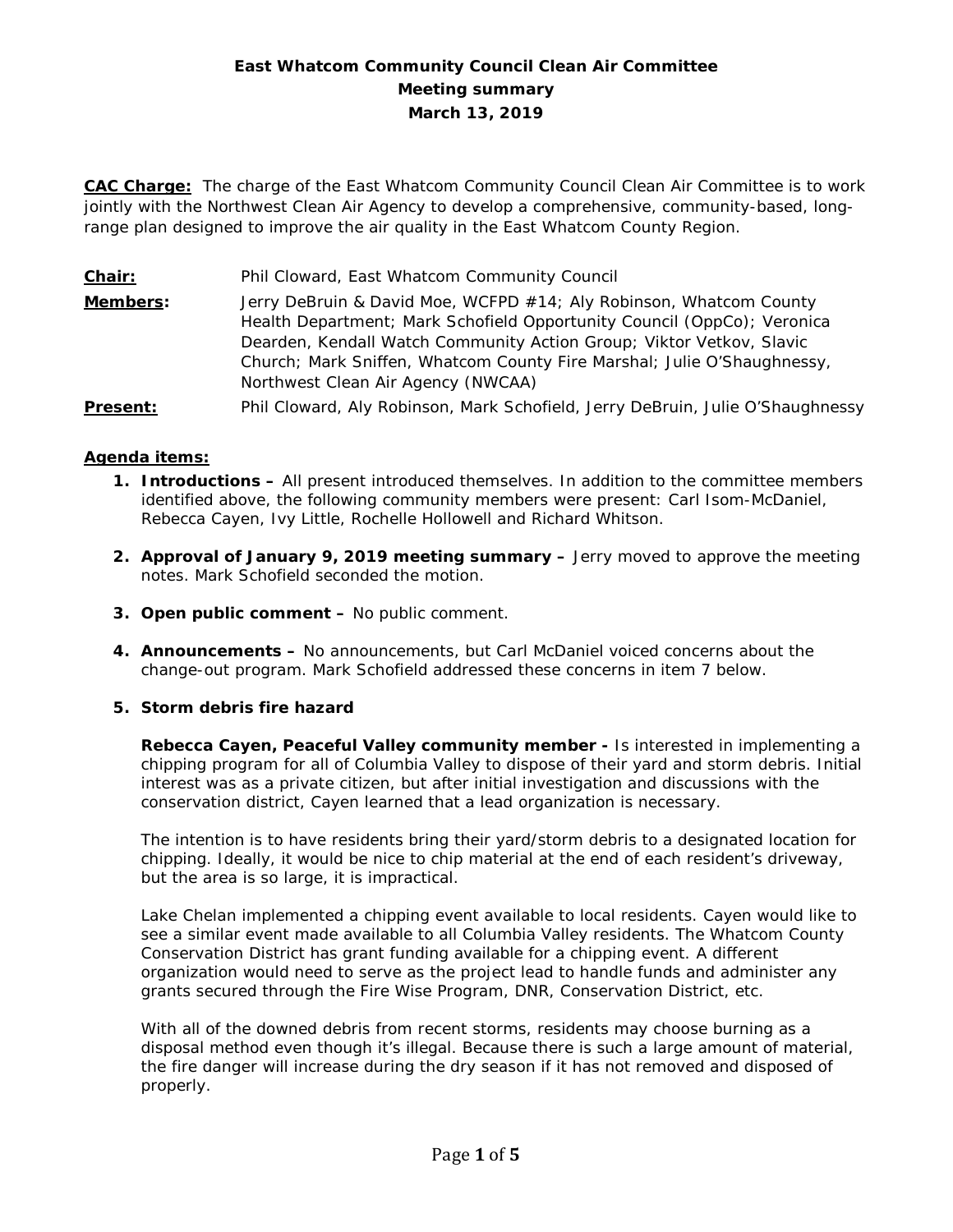Peaceful Valley held a general clean-up event last year for its residents that had a high participation level and was very successful. The key to success was organization in advance. The hope for this year is hold a similar event for clean green material at a designated location for the entire valley (Peaceful & Paradise).

The goal is to hold the chipping event June 1, two weeks after the Whatcom Conservation District community awareness event, "Wildfire Reduction for Rural Property Owners," at the East Whatcom Resource Center. Cayen will reach out to Peaceful Valley board members to see if they are willing to stage the event since there is a secure, gated area to prevent illegal dumping.

**Phil –** This may be an opportunity for NWCAA to support the event and community by proactively providing a mechanism to deal with clean green material legally and reducing smoke in the community.

**Julie –** NWCAA definitely supports this project, in concept, and will do whatever it is able to do. What does it mean to "underwrite" this program? What exactly are the needs?

**Phil –** Would like to see NWCAA fund two chippers. The manpower and training to operate them would be provided by the community.

**Julie –** Does the Conservation District currently have the funds and manpower available for the chippers?

**Rebecca Cayen –** There is funding available, but not enough to fund the chipper, which is the biggest expense.

**Julie –** Does not believe that NWCAA would view the purchase of a chipper as the best way to support this project because of its expense and ongoing maintenance cost. Perhaps renting a chipper or contracting with a tree service company would be the best approach versus spending \$30,000 on a chipper.

**Phil** – The cost of a chipper on wheels that would satisfy the community's needs can be purchased for about \$20,000.

**Julie –** NWCAA will support this project any way it can, but additional details are needed before NWCAA could make any commitment.

**Rebecca Cayen –** Has two proposals. The first is the chipping event on June 1. The second is the continuation of this project on a regular basis, similar to the Lake Chelan project.

For the initial project in June, the rental of a chipper or the hiring of a chipping company may be the best option. Still checking on rates, liability issues, and insurance issues to determine the optimal approach. Long-term options may be different.

Time is of the essence if this project is to move forward.

**Rochelle Hollowell** – Having the event in June seems late in the season. Many people are already cleaning up their yards, preparing to plant and are making choices on how to handle their green waste by either tossing it somewhere or burning it.

**Rebecca Cayen –** Is not opposed to adjusting the date, but may not be possible since it is currently a single-handed project. Securing grant funding, finalizing cost proposals and balancing other commitments creates a time challenge.

**Julie –** Whatcom County Fire Marshal's office may also be a potential partner.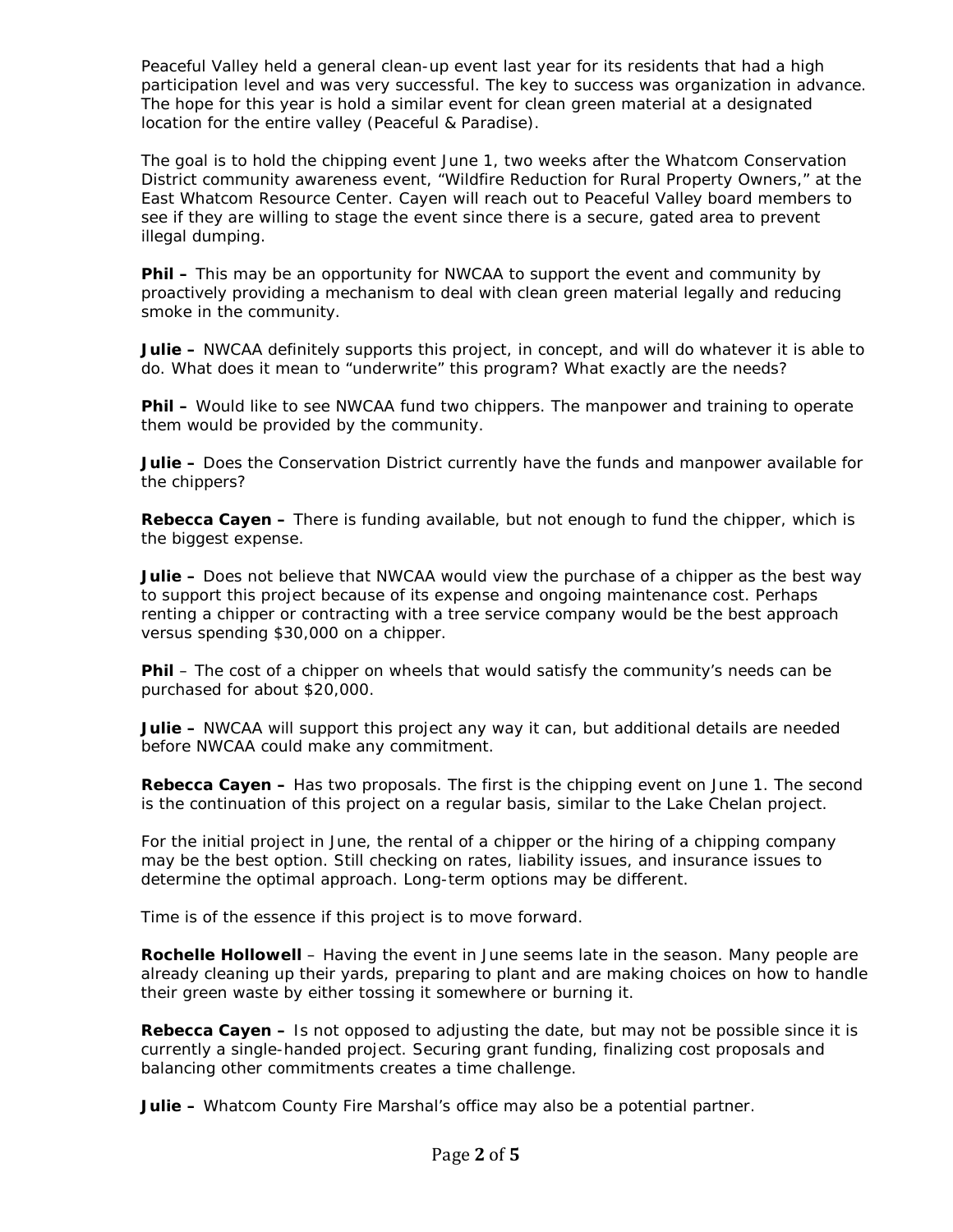**Rebecca Cayen –** Has contacted Whatcom County Public Works and a permit would not be required. The actual funding amount through the Conservation District needs finalization as do cost estimates. A non-profit entity able to administer the program needs to be secured.

**Jerry –** Suggested the possibility of hiring a tree service and chipping company that is selfcontained for this project to eliminate liability concerns.

**Julie –** Supports the concept of hiring a company that can provide a package deal that provides staff to conduct chipping and hauling of chips to accommodate the limited timeframe and liability and cost concerns.

**Rebecca Cayen –** One estimate obtained for a self-contained tree company to stage at a determined location and chip for an 8-hour day (4-5 employees) is \$1,800. This does not include disposal cost of chips, which is \$50/ton tipping fee at Green Earth Technology. Disposal may not be necessary if WSU Master Gardeners take the chips.

**Rochelle –** Suggested developing a sign-up process for people who cannot haul their own debris, but they are willing to pay a nominal amount to have it picked up.

**Carl –** A state of emergency was declared in Whatcom County and was paid to remove vegetative debris. That contract may still be in place with FEMA and Emergency Management and available to help with this effort.

**Jerry –** Asked Julie how much money NWCAA might be able to contribute to the project.

**Julie –** Responded that \$20,000-\$30,000 is not reasonable, but if it's less than \$5,000 there is confidence that NWCAA can fund the project. With that said, the final decision to fund the project would the NWCAA Director's decision.

**Richard Whitson –** Called attention to a FEMA email addressing the request for public assistance in response to the emergency declaration. Richard will forward the email to Rebecca.

## **6. Limestone Road fire**

**Julie –** NWCAA received several calls about the land-clearing burn on Limestone Road. Callers were upset that burning was allowed at that location, but not within the Urban Growth Area (Peaceful and Paradise). The Fire Marshal's office issued the permit, which included a condition that burning would cease if the air quality monitor measured degraded air quality. During the course of the burn, air quality did decline and the permittee, Nielsen Brothers, was cooperative and shut the fire down.

#### **7. Change-out update**

**Carl McDaniel –** Several residents interested in the woodstove change-out program have experienced confusion and frustration and have given up. Is there anyone to talk to that can help these residents navigate the program? Two examples are the energy audit fee and a post-1995 stove that is in a state of disrepair.

**Mark Schofield –** Reviewed the qualifying parameters of the program, addressed Carl's concerns and provided an update on woodstove change-out progress. Program overview – NWCAA has secured funding from Ecology to change out pre-1995 noncertified stoves in Columbia Valley households that burn at least a cord of wood. If residents qualify, they receive a new wood/pellet stove and a ductless heat pump regardless of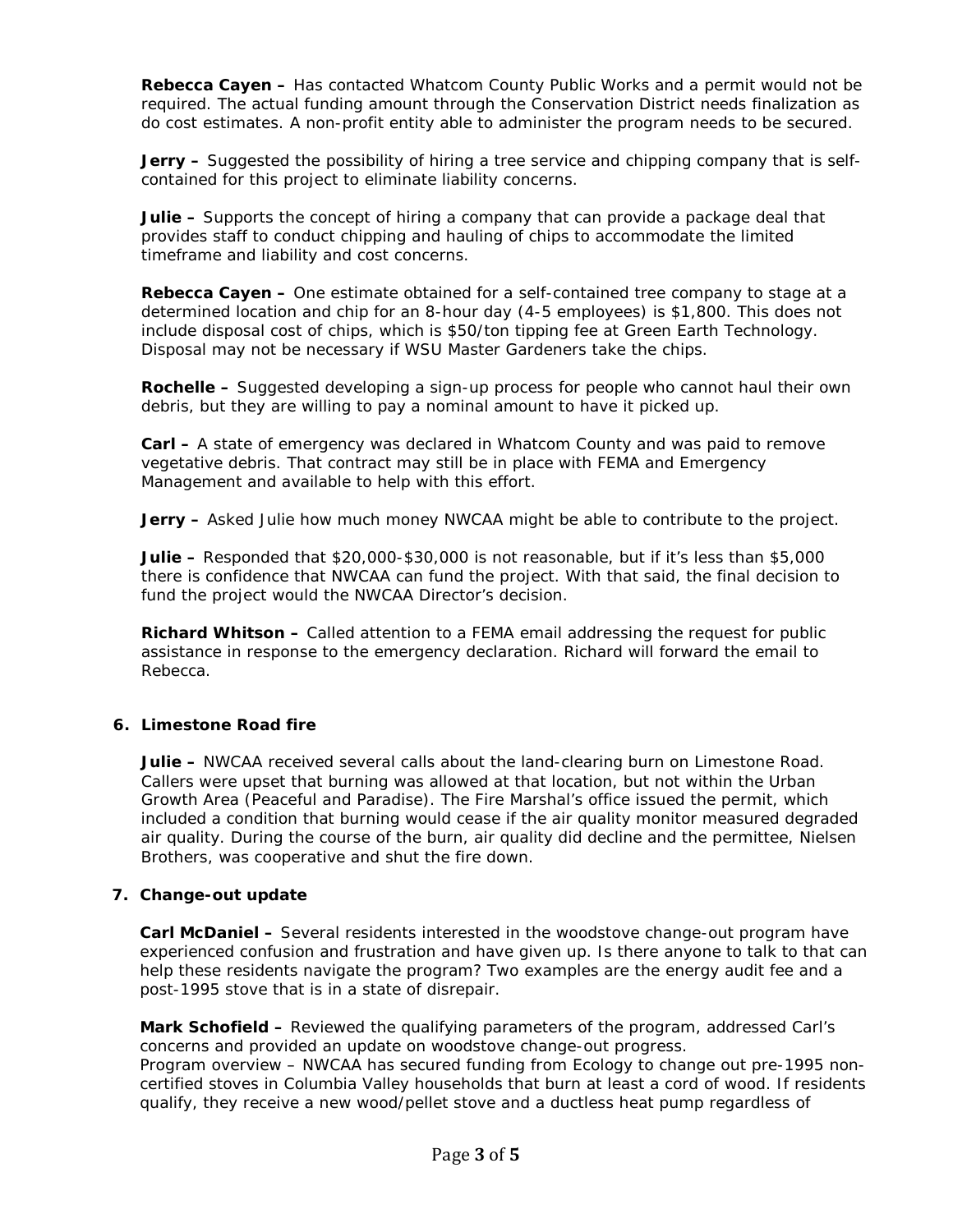income. If residents are over income an energy audit fee applies, but can be waived on a case-by-case basis. Anyone interested can call OppCo to determine eligibility.

Program concerns – Residents experiencing frustration with the qualifying criteria should call Mark Schofield directly to make sure no one falls through the cracks. Case-by-case evaluation will determine eligibility.

Program progress – The grant cycle ends June 30 and the goal is 25 change-outs, optimally with residents receiving both a new stove and a ductless heat pump. There are seven change-outs completed and four in process through the weatherization program (lowincome). For above-income residents participating through the Community Energy Challenge Program, one change-out is complete and seven are in process.

**Rochelle –** Shared that a neighbor who was proceeding with a change-out discontinued the process because she was asked to sign a form eliminating any liability. Rochelle asked if this is factual.

**Aly –** Previously employed by OppCo and involved in the change-out program could not recall any form that asked this of participants.

**Mark –** Told Rochelle to have her neighbor to call Mark directly to address the issue.

Mark also emphasized that there is still plenty of grant funding available so please spread the word.

**Richard –** Provided Mark with a list of potential change-out recipients.

### **8. Wood shed status update**

**Phil –** Community volunteers (Men's Group) will deliver the remaining 11 sheds as soon as weather permits. Julie will call residents to schedule deliveries when notified by Phil or Richard.

#### **9. Biomass committee update**

**Phil –** The committee has a business plan and continues to work with the county to resolve permitting issues associated with the wood bank.

#### **10.Outreach update**

**Julie –** Eryn Spellman (OppCo) and Julie conducted door-to-door outreach. In addition, Mark Schofield and Julie tabled at the Foothills Food Bank. These efforts identified several additional change-out clients.

OppCo and NWCAA will attend the Community Connection Fair on March 21 at the East Whatcom Regional Resource Center.

Julie will plan to table at the Whatcom Conservation District community outreach event on May  $18<sup>th</sup>$ .

## **11.Air quality and complaint update**

**Julie –** NWCAA received three complaints since the last meeting.